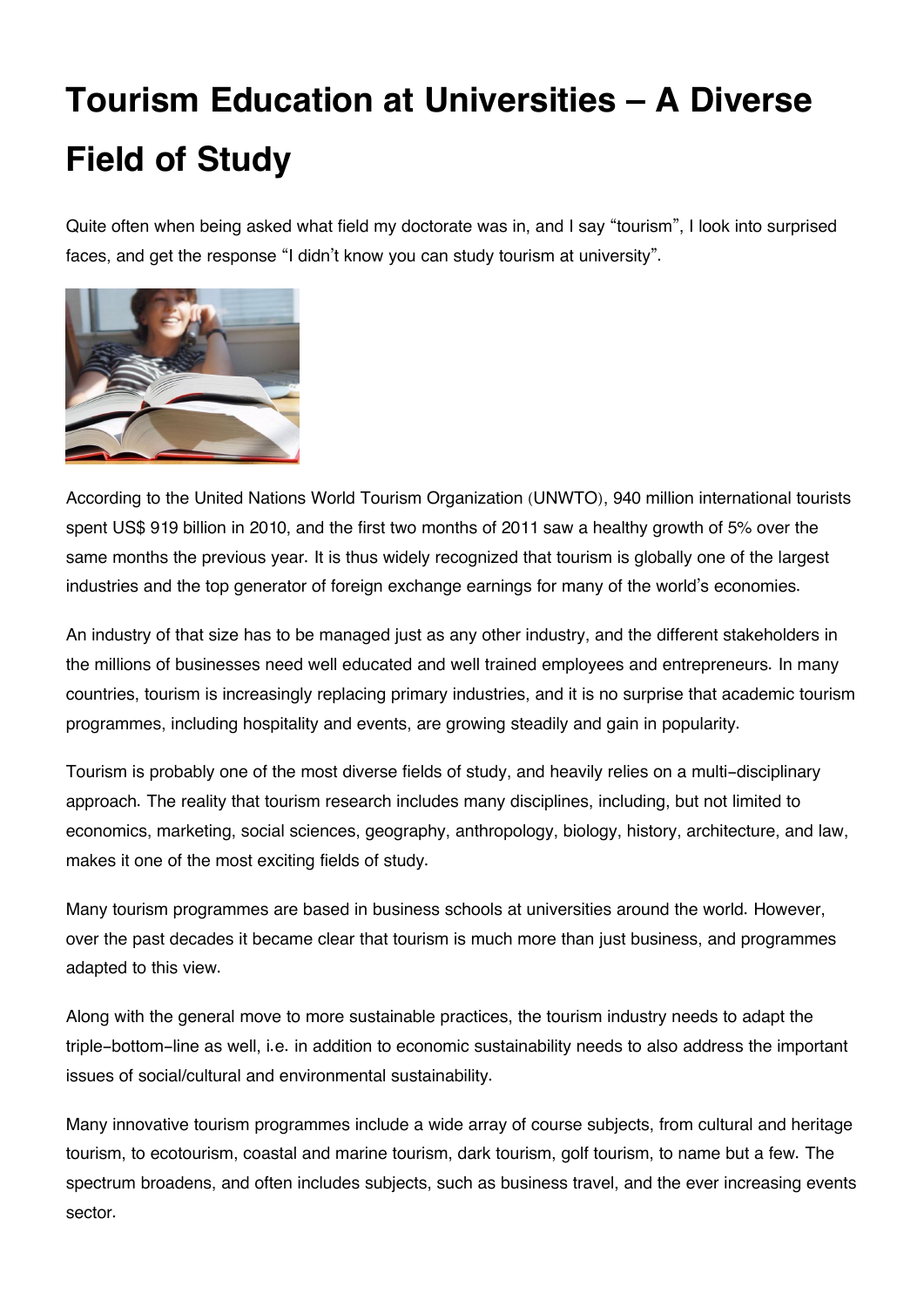

In addition to regular coursework, students increasingly need to work on real life projects, either in groups or as individuals in form of a cooperative education. This means a move away from the traditional practicum, where many students had been abused as "cheap cleaning and coffee making staff", and towards concrete projects in cooperation with an industry partner (business, NGOs, governmental agencies) that aim for real life usable outcomes.

Similarly, there is an increasing integration of research into the daily education at universities. Research centers and institutes often build the backbone of a department's research activities, and provide students and faculty with invaluable experiences.

For example, students are often employed as research assistants, and can gain valuable experience while at the same time earn some money to support their student life. Some institutes offer an array of different positions, such as internships, cooperative placements, research assistantships, etc.

For postgraduate students, these jobs can also support the research activities for their own Masters and PhD theses. For faculty, the active work as researchers provides the unique advantage to stay up-todate, and incorporate research findings and experience into the day-to-day teaching.

Not only topics and research areas are experiencing a shift into more contemporary fields and niches, but also the delivery of the material. Many universities move away from the classical standard lecture, supported by PowerPoint slides. Innovation in the teaching and assessment methods is a large field of inquiry in its own right, and can include the employment of modern techniques and gadgets (such as online tools, text messaging, the use of smartphones, laptops and tablets).



The teaching environment also changes drastically, from online components, to project work offcampus, to new classroom set-ups with round tables or even couches and bean bags, and field components to experience and investigate tourism phenomena first hand.